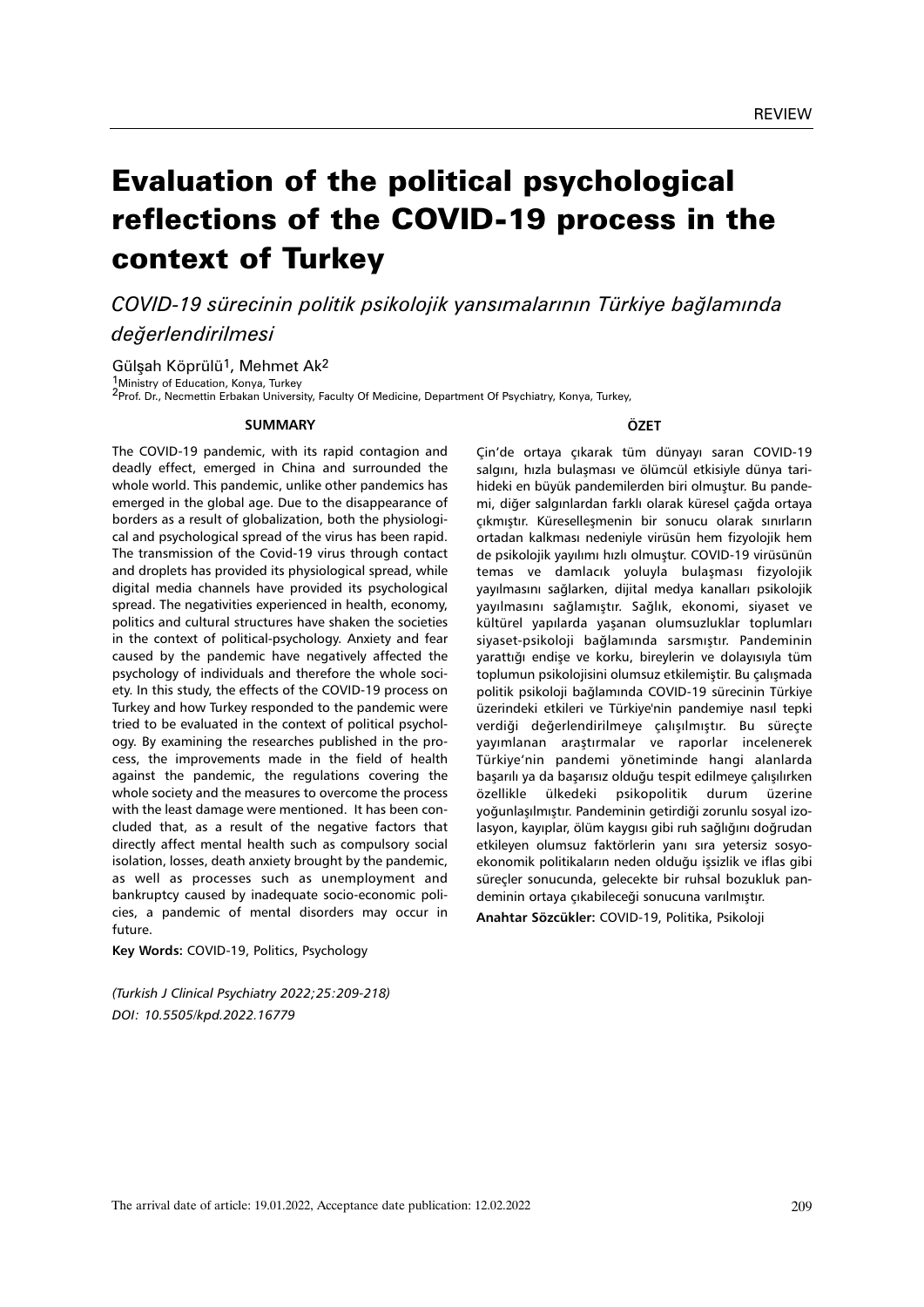### **INTRODUCTION**

For viruses, country borders are meaningless, they are as imaginary as parallels and meridians. The virus, which can reach every part of the world in just a few months, proves that the world is a "global" village"(1). The COVID-19 pandemic, which emerged in China, shocked the whole world with its deadly effect, rapid contagion, and difficulties in control and prevention. As in the past, the pandemic affects the societies from different perspectives and brings various experiences as well as the losses it causes. The COVID pandemic continues its course with various effects in health, social, economic and political fields in all nations of the world. We have experienced in the process that many countries are not prepared for the pandemic and that although they can take various measures in the field of health, they can be affected economically and socially. Different fields of science have conducted various studies on the biopsychosocial and political effects of the process and shared their experiences. Psychiatric, socio-economic effects and political reflections of the pandemic in Turkey have been the subject of various studies (2,3,4).

The pandemic will remain in mind not only during the period but also after the traces it will leave in the national and international arena. The anxiety created by the uncertainty that emerged in the first months of the pandemic infected the whole world before the virus and became the common agenda of the whole world. While trying to make sense of the dimensions of the horror they face in the virtual world, people who were simultaneously locked in their homes due to social isolation experienced the anxiety they had reached to levels that they could not cope with by being exposed to conspiracy theories. The anxiety of individuals who have been locked in their homes for a long time, become lonely and deprived of many activities they enjoy, has started to turn into a feeling of frustration and anger over time.

State officials, who tried to make decisions by prioritizing the health and safety of the society, had to make great efforts to overcome this psychological war and medical struggle with the least damage. While the pandemic caused psychological, economic and social collapse in the homes of ordinary people at the micro level, it also caused irreparable destructions in the economies, education systems, social and cultural areas of the states at the macro level.

The first feelings that generally appear in people in a pandemic are intense anxiety and fear. Some factors that evoke fear and anxiety in people are mentioned below:

(i) Unlike many viruses, this virus can be transmitted to individuals without showing any symptoms,

(ii) certain groups who have possibility of life risk,

(iii) the complete containment of the pandemic cannot be predicted with certainty,

(iv) the length of the vaccine development process and mistrust of the long-term consequences it may have in the human body,

(v) possibility of the virus mutating and the emergence of second and third waves in the pandemic, with short and long-term effects on the economy (5).

Many articles have been published on the COVID process from different disciplinary perspectives. The political-psychological effects of the world and especially Turkey in the COVID pandemic process will be tried to be reviewed by examining the studies that have been done in the process and presenting outputs within this framework. The purpose of this study is to evaluate the effects of the Covid-19 process on Turkey and how Turkey responded to the pandemic in the context of political psychology.

# **PSYCHOPOLITICS IN THE EVENT OF THREAT**

After the world wars in the first half of the 20<sup>th</sup> century, the Cold War process, which left its mark on the second half of the century, and its unexpec-ted end caused the expectation of a peaceful world for the new century to reach its highest level. With the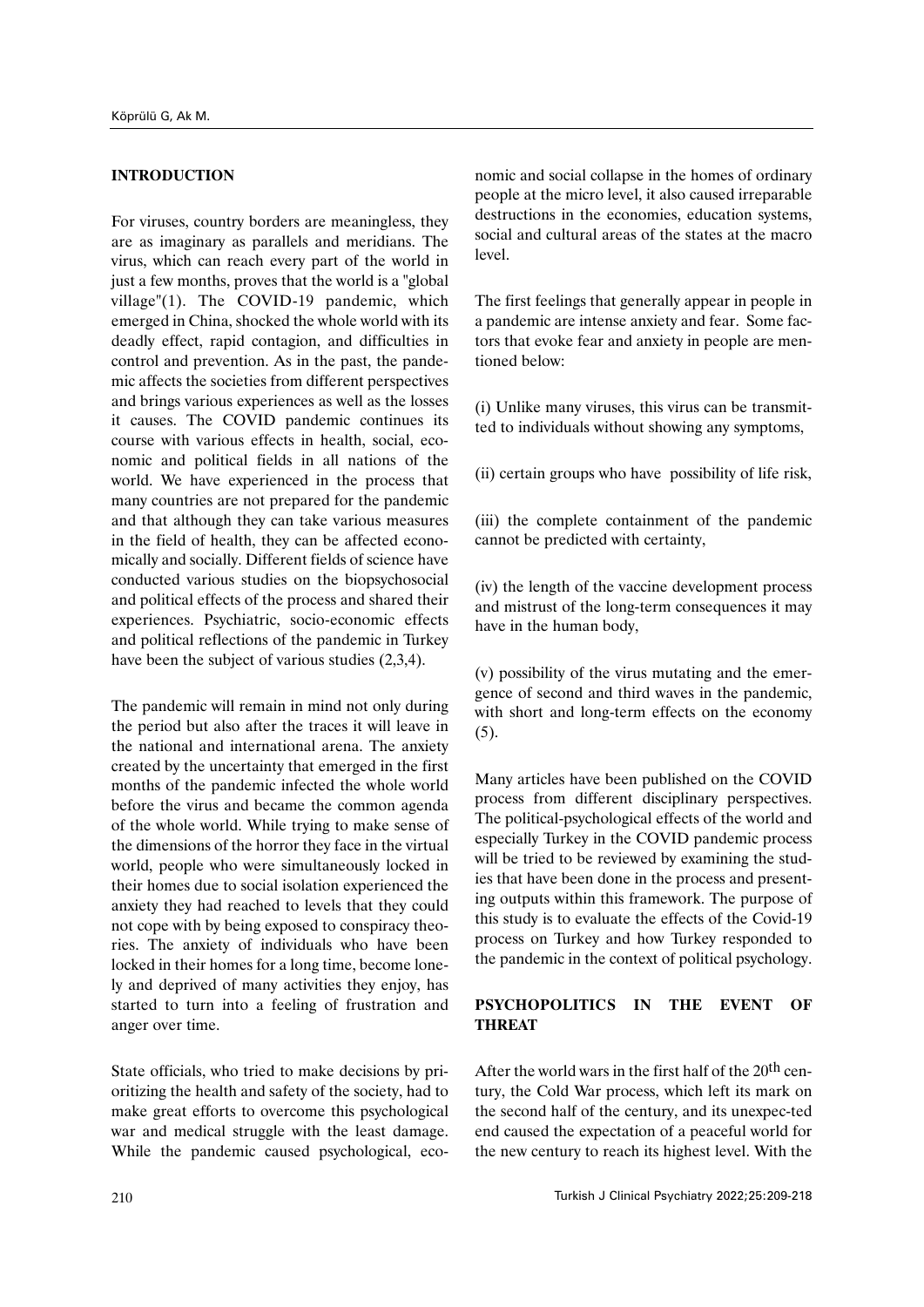fall of the Berlin Wall in 1989, a clean slate was expected to open. The bipolar world was over and the threat of nuclear war had disappeared. It was hoped that the new millennium would be different from the old one, but it did not. At the beginning of the new century, the whole world was shaken by the terrorist attacks on September 11, 2001 in the USA. Security concerns embodied in al-Qaeda and radical Islamic terrorism and the vision of a global enemy caused a serious sway on the economic, political and social levels. Economic resources began to be transferred to defense expenditures; at the social level, the securitization process caused the suspension of fundamental rights and freedoms, and the rise of anti-democracy waves even in the liberal world (6).

After 9/11, the second global crisis emerged in the field of economy. With the mortgage crisis that broke out in the USA in 2008, an economic depression began to be experienced all over the world. Finally, the pandemic started before we reached the first quarter of the 21st century. This new global crisis has had and continues to have effects in social, economic and political fields. Political Psychology examines the relationship between mass psychology and politics in these difficult processes. Jost et al. have tried to explain this relation with System Legitimation Theory. Their primary motivation is to explore why and how people acknow-ledge and sustain the social systems that penetrate them (7,8).

The pandemic triggers the fear of loss in people. This loss could be losing health, losing loved ones, losing a job, or losing sense of security. In the face of these threats, people panic and changes in their behavior may occur. These behaviors can occur not only in a social sense, but also in a political and economic sense. Throughout history, humanity has faced many visible threats, wars, bombardments, and environmental disasters. This time, however, the threat is invisible and the possible consequences are uncertain. The common anxiety and collective consciousness formed in the society also affect the political decisions. According to John Jost, events that threaten the system cause a tendency towards conservative views in social and political attitudes (9).

In a society, oppressed groups as well as rulers can rationalize everything thoroughly. They may realize that their living conditions are far from desirable; but they rationalize this phenomenon on the basis of the notion that they deserve to suffer, that everyone is in the same situation, that it is somehow inevitable, that what is to be replaced may be much worse, and so on (10). This makes the existing conditions for individuals bearable. John Jost, with his System Legitimation Theory, claims that people unconsciously support the preservation of the status quo through subconscious processes. Individuals who try to legitimize the system support the acceptance of existing political, economic, social systems as they are because they provide stability (11). Individuals who try to avoid uncertainty determine their political preferences to maintain the status quo. According to the system justification theory, there is a psychological motive to defend and justify the status quo (12).

The times when pandemics disrupt the social order are the times when the search for a new political beginning intensifies in history and today. Different societies may perceive the same pandemic differently. The reaction of the politicians to the pandemic, the restrictions applied, the securing of the economic and social concerns of the people are an important factor and are very effective in determining the political demands and choices of the people. Although there was resistance in some cases to the measures taken by the states during the pandemic, it was observed that the political legitimacy was not shaken during the pandemic times in the modern era, especially in Europe and the Islamic world, on the contrary, the measures taken strengthened the authority of the state over the people (13).

# In Zizek's own words;

"COVID-19 has also affected enormous ideological viruses that are ready to explode inside communities, such as conspiracy theories, fake news and xenophobia. Maybe we can hope that a different and beneficial ideological virus will spread and infect us: a virus of the dream of an alternative society, a virus of society beyond the nation-state that will realize itself through global forms of solidarity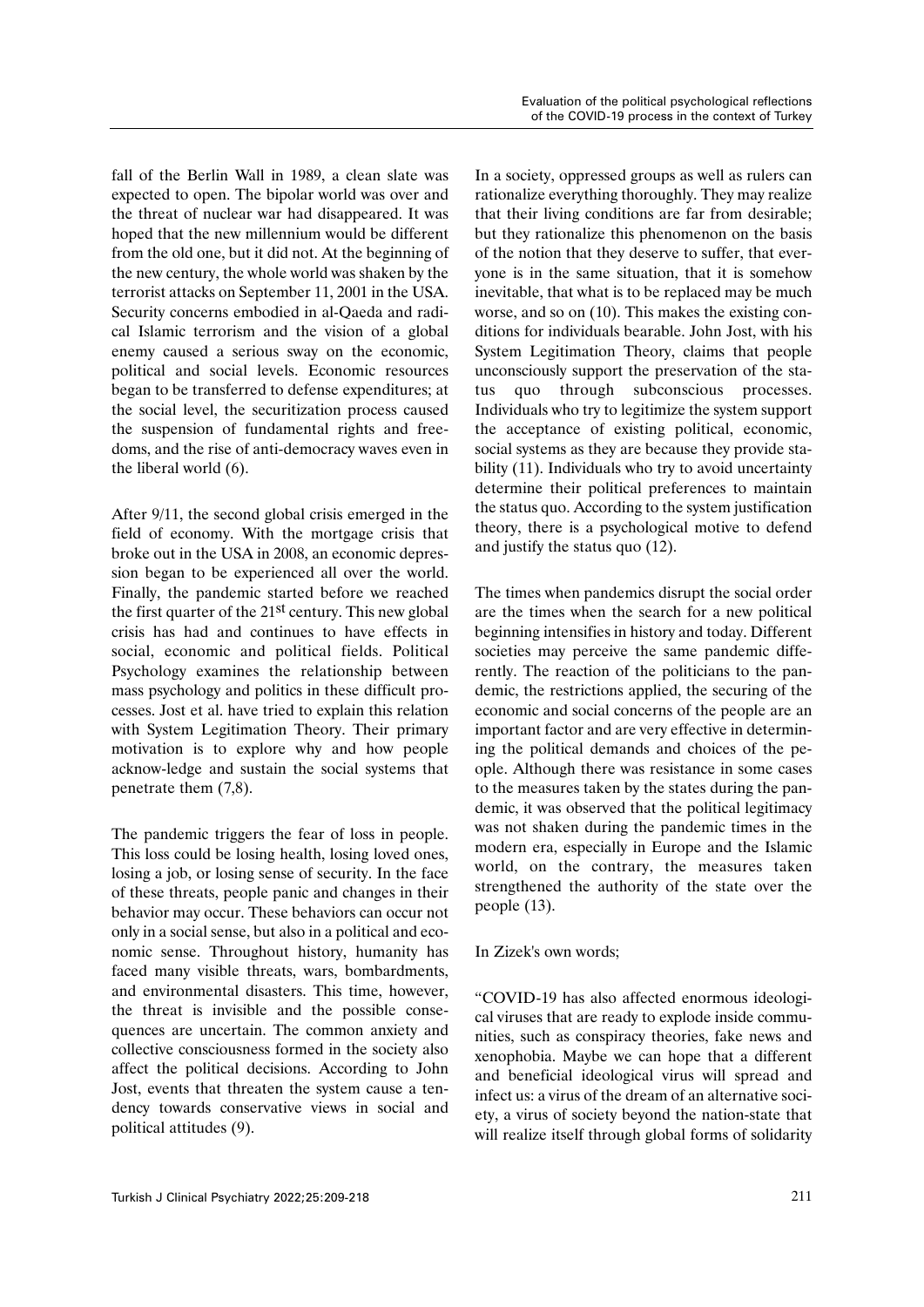and cooperation. Just as the Chernobyl disaster started the events that brought the end of Soviet communism, the speculation that the coronavirus will end the communist rule in China is frequently voiced today. But there is a paradox here: the coronavirus will also force us to reinvent a communism based on trust in society and science. The communism in question here is more than an old-style communism, it will be possible with the existence of a superior global organization that can control the markets that will limit the sovereignty of nation states (14).

According to studies, there is a serious connection between people's political views and the threatening situations (15). A recent meta-analysis showed that exposure to objectively threatening situations such as terrorist attacks was associated with adopting more politically conservative attitudes (16). For example, terrorist attacks accelerated rightward shifts after each of the following events: the 1985 bombing of an AirIndia plane; the 1989 French airline bombings in Nigeria; the 1995 bombing of a federal office building in Oklahoma City; the 1998 bombing of the US embassies in Kenya and Tanzania; the 2001 September 11 terrorist attacks in New York and Washington DC; and like a train bombing in London, England in 2005. When people see that their social system is threatened, they try to preserve the status quo, even if they have previously criticised the system and accept the possibility of change (17). There may be some who assume that the COVID-19 pandemic will not have a similar effect, as the examples we have described are predominantly man-made traumas. However, it should not be completely ignored that similar political consequences can occur in traumas that affect the whole society.

# **THE IMPACT OF THE DIGITAL WORLD ON THE PSYCOPOLITICS OF THE PANDEMIC**

Being confronted with COVID-19 in a digital world has caused information pollution, and therefore anxiety and horror. Pandemics have occurred many times in world history. The Spanish Flu, which emerged during World War I, spread to the world because of the USA's censorship of the news. When the USA joined World War I, the virus was transferred to Spain. In 1918, the Reuters news agency announced the news of the pandemic, which they thought started in Spain, to the whole world, and as a result, the name of the pandemic was heard as "Spanish Flu" (18). We can say that the same situation happened in the COVID-19 pandemic as the Presidents of the USA and Brazil initially chose the path of denial (19). Fake news or misdirection has led to more alarming situations in some countries that are more dangerous than the virus. Especially in the USA, Donald Trump was criticized for not handling the pandemic well, especially on social media (20). Gun sales, which rose sharply in the early months of pandemic, continued to rise in the United States, with first-time purchasers accounting for more than 20 % of Americans who buy guns. In March 2020, research by the FBI announced that gun sales had reached the highest level since 1998. A third study of data compiled by Northeastern University and the Harvard Injury Control Research Center and seen by the New York Times shows that in 2019, 6.5% of US adults purchased a gun in 2020 (21). It has been described that the reason for this sudden increase in gun sales in the USA is the bad world syndrome, in this case, symptoms such as avoidance, aggression or being depressed occur, and people who become aggressive try to reassure themselves and perceive everyone as a threat or even a virus, thinking that the world is getting worse (22).

The other sale, which was the most subject to the digital agenda during the pandemic, was related to toilet paper. Toilet paper hoarding, which was in the news in Australia, has also taken place in places worsened by the virus, such as Singapore, Japan and Hong Kong. Nitika Garg from the University of New South Wales states that this situation is related to mass psychology and that people do this in order not to lose their sense of control (23, 24). In this context, how leaders address their followers reveals how major issues are perceived, strengthens public confidence in government's competence, and elicits behavior change that is aligned with key policy measures (25). While most world leaders took COVID-19 seriously when the pandemic began, some leaders, including Donald Trump, did not take it seriously. Trump said he believed it was like the common flu and was accused of delaying responding appropriately. Many believe that late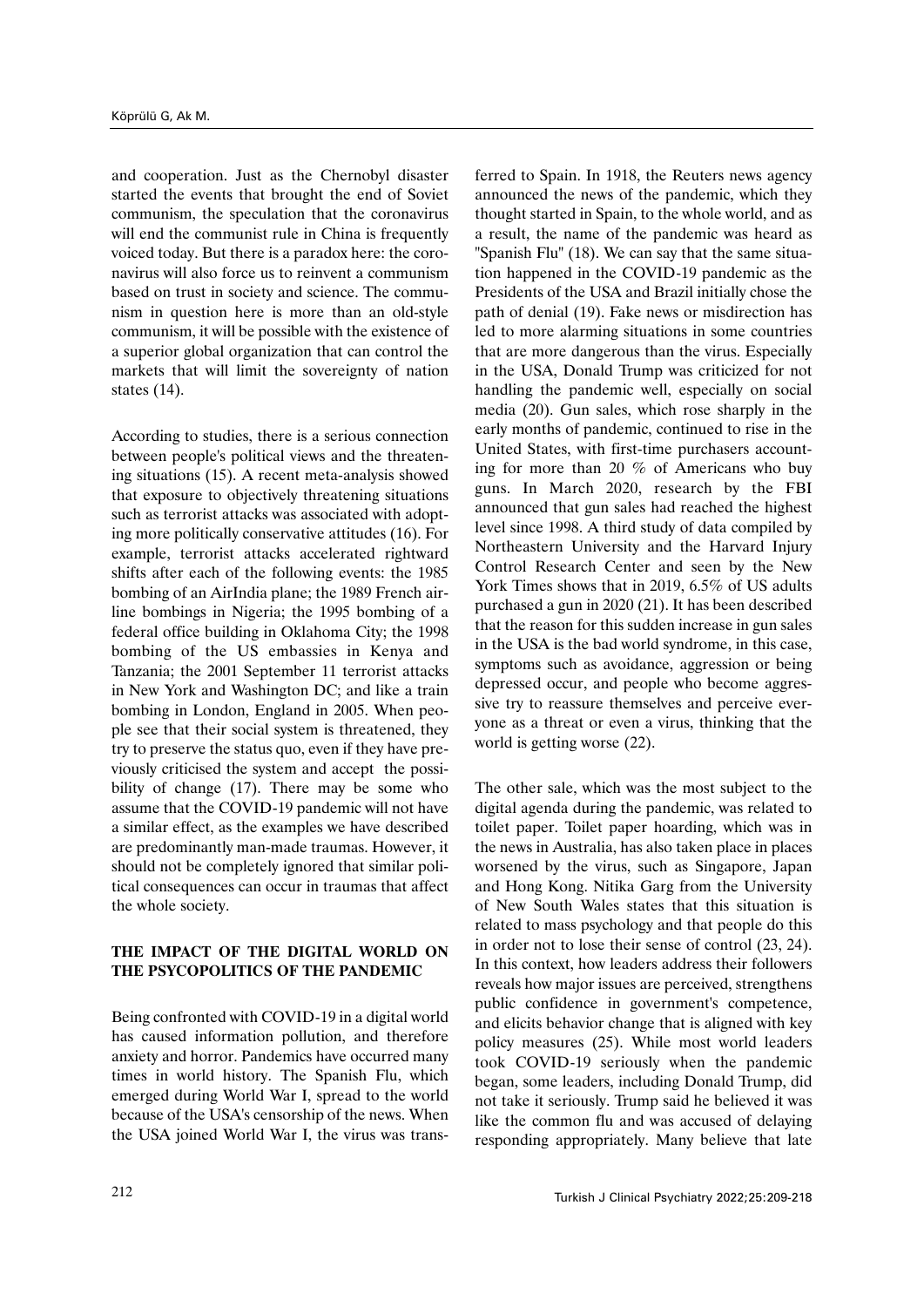government intervention is responsible for thousands of avoidable losses (26).

To distract attention from his failures, Trump blamed China for the virus, calling it the 'Chinese virus', and even blaming the World Health Organization (WHO), his political opponents and the campaign of Black Lives Matter for the spread of the virus (27). Madagascar President Andry Rajoelina rejected the treatment procedures carried out against the pandemic, putting forward an alternative COVID-19 treatment that most of the world does not take seriously. While four African country leaders ordered the 'cure' of Madagascar, most leaders did not show support at the African Union meeting in April (28). The pandemic has not only accelerated challenges in health care, social, educational, economic, political, environmental, cultural and socioeconomic systems, but has also accelerated numerous misinformation such as rumors, myths, superstitions, conspiracy theories and deceptions (29). Scientific facts and unconfirmed information have become indistinguishable among the public. Misinformation, allegations, and conspiracy theories have reduced trust in treatment or vaccines that caused xenophobia against Chinese, psychological destruction, and intolerance to measures such as quarantine and isolation.

In Turkey, there is no study on the effect of the digital world on the psychopolitics of the pandemic, but when we look at the indirectly related studies, the following studies have been found: More than 1.5 million posts on Twitter during the pandemic in Turkey were analyzed, and it was observed that there were deteriorations in the mood of the citizens during the pandemic. This negative mood was mostly expressed as emotions such as anxiety, panic and fear. Although the Minister of Health, who is managing the pandemic, has a reassuring and integrative speaking style, he preferred a one-way communication instead of two-way communication on Twitter, which is more effective in digital sense, and has been criticized in this sense. Studies have concluded that a communication model that will keep the communication dynamic between crisis managers and those affected by the crisis is necessary in the future (30). In another study, it was concluded that Facebook was the platform where the participants encountered the most false information

# **STATES' APPROACH TO THE PANDEMIC**

Pandemics enter people's lives like an asteroid hitting a planet. They kill millions of people and leave many more with great losses, deep suffering, social and psychological collapse. They suspend and traumatize societies. They remove people from their normal patterns and cause societies to redefine themselves (32). An overly common sense of anxiety can activate strong dynamics that can also create a break in the society's relations with the market and the state. The state's test with this unexpected situation is a candidate to produce results as strong as the pandemic itself. The most important of these results is that the resulting uncertainty and risks increase the expectations of the state and the responsibilities of the state (33). With the WHO's declaration of a global pandemic on March 11, 2020, the first response of governments to this situation was to make an action plan to slow the spread of the virus. The states first closed their border gates, limited intercity movements, and imposed curfews. States use their authorities to impose various sanctions for the health of their citizens. These sanctions, which could be considered authoritarian, were tolerated by the society. At this point, it became important for leaders to provide accurate and understandable information to people who are confined to their homes, because during global pandemics such as COVID-19, politicians are responsible for communicating effectively with the public.

 It is clear that there are effective responses to COVID-19 where leaders have succeeded in forging a sense of "us" that allows them to unleash the power of society and come together against the virus (34). The response of states and societies to the pandemic differs from region to region. The psychopolitical behaviors of societies also differentiate their responses to the pandemic and restrictions. Italy and Spain, which located on the Mediterranean coast, were late in taking precautions, and they were adversely affected by the pandemic and suffered many casualties. While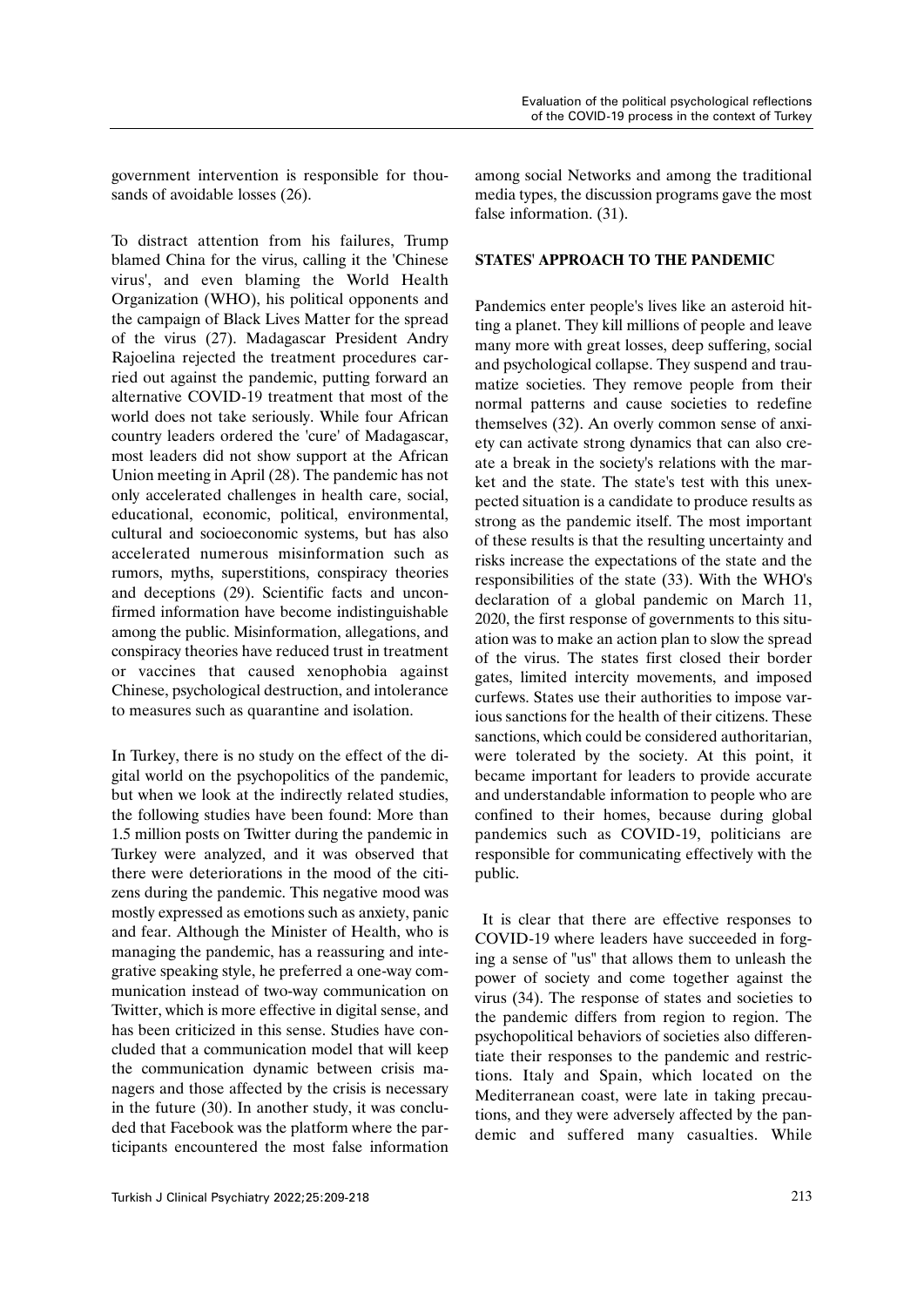Germany applied the "controlled panic" principle, England tried to provide herd immunity with the free movement principle, but had to step back when it failed. It has implemented isolation and quarantine measures. Central and Eastern European countries, where the state practice and perception is more dominant, the pandemic was tried to be kept under control with more dominant measures. In this process, the restrictions of fundamental rights and freedoms, the medical interventions of the states in the pandemic, the competition between the states in vaccine studies and treatments, the mutual accusations between the USA and China, the loss of trust in the World Health Organization, the issue of "natural selection", which arises due to the high risk of elderly and chronic patients, and the moral and psychological state of societies have been the prominent topics of this process (35).

Mental health is a state of mental well-being in which people can cope well with many of life's stresses, realize their own potential, work productively and efficiently, and contribute to their communities (36). In order to protect and maintain this state of well-being during the pandemic, states have taken some initiatives for mental health and psychosocial support through NGOs and associations; In Lebanon, the Ministry of Public Health created an action plan that comprehensively addresses the mental health aspects of COVID-19, with teams from Egypt, Kenya, Nepal, Malaysia and New Zealand establishing emergency hotlines to reach people in need of mental health. The Government of the Bahamas decided to work with UN agencies to respond to the mental health and psychosocial causes of the COVID-19 pandemic. A non -governmental organization in Pakistan had to close the vocational training centers for economic strengthening, but people with mental health problems participating in training centers have started to plant face masks for health officials to support their communities. In Nigeria, the Nigerian Association of Psychiatrists and mental health NGOs have come together to form COVID-19 Partners in Mental Health and have worked with both government and civil society to provide education in mental health and teletherapy (37). The pandemic is a global problem. WHO has been the body that the whole world hoped to get information from since the

beginning of the COVID-19 pandemic. When WHO defined COVID-19 as a serious pandemic, it had been a month since the pandemic started and most of the cases were in China, 98 cases were detected in 18 countries outside of China and no casualties were reported yet (38). At this point, WHO made a statement and announced that there was no need to restrict international trade and travel (39). On March 11, 2020, Covid-19 was designated a "pandemic" by WHO after the virus infected more than 118,000 patients in more than 100 countries and caused more than 4,200 deaths (40).

#### **HOW DID TURKEY MEET THE PANDEMİC?**

COVID-19 began to be experienced in Turkey with the first diagnosis on March 12, 1920. At the first stage, the state suspended primary and secondary schools, courses and exams were postponed in all universities. Full closure was implemented in various areas. On April 10, 2020, a curfew was declared in 31 provinces. The closure, which will last for 48 hours, caused interesting images to be experienced on the streets. People flocked to markets and bakeries in panic. Long queues formed in front of bakeries and markets for fear of starvation during the two-day closure. People were afraid of starving more than the virus. The end of the curfews caused a chaotic environment just like the beginning. The removal of bans was perceived as the abandonment of the rule-making in the hands of absolute power, and a carnival atmosphere was experienced with the removal of norms, rules and prohibitions. Although the virus threat has not disappeared, this environment can only be understood when those wild impulses that are suppressed in the unconscious go out of control (41). Turkey's response to the COVID-19 pandemic has set an example to the world and the region in the fight against this new virus and in solidarity. Turkey has one of the lowest case fatality rates (2.8% and 52.5% infections/million population), especially among the elderly aged 65 and over (high risk group). Although Turkey is both a European and an Asian country, it is also a Mediterranean country with its Mediterranean culture and heritage. Turkish people prefer close contact as a tradition. Gathering in social events and hugging are common in daily life. Preventing physical contact is essential for a virus that spreads through droplets and close contact.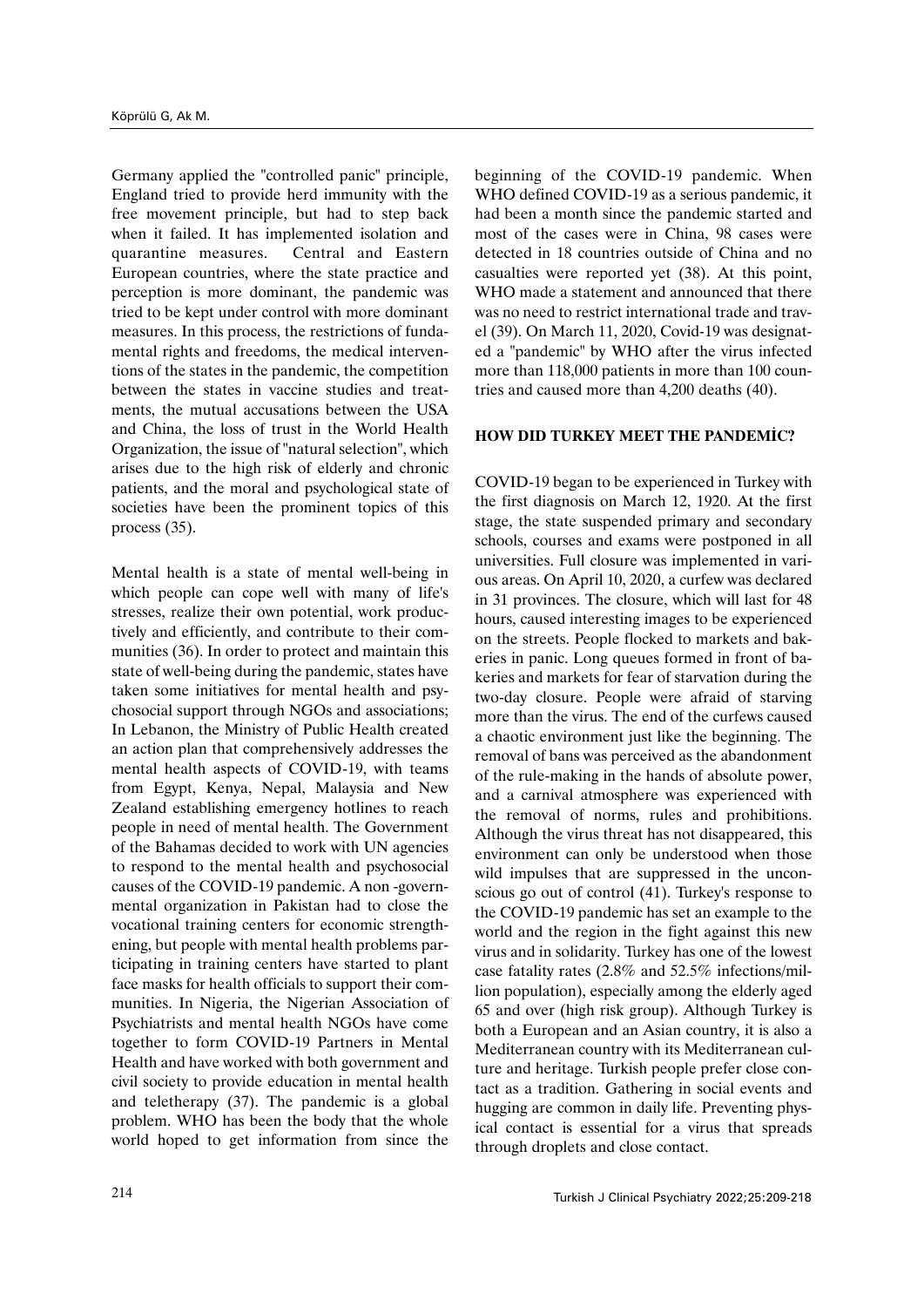Before the pandemic, Turkey had one of the most comprehensive universal health insurance plans. Health services were not only available to Turks, but also to more than 3.6 million Syrian refugees who took refuge in Turkey. Turkey's emphasis on health has a long history in the prevention and control of infectious diseases, starting with the early Ottoman Empire. Some health professionals have been trained and organized to provide psychosocial and mental health support to the society by being placed in a health institution in each province at least once.

A COVID-19 specific software module has been added to the Public Health Management System software to facilitate disease surveillance and contact tracing.

Mental Health Support System app has been developed by the Ministry of Health in order to provide a direct channel to protect mental health between mental health professionals and health workers. A mobile application called "Hayat Eve Sığar" was also developed by the Ministry of Health in order to inform, guide and protect the public about areas with high risk of exposure, and to warn about highrisk behaviors.

Turkey offers lessons and best practices that can be useful in contributing to the global health arsenal against the pandemic with the help of technical support of WHO (42). It is difficult to say that the success of the measures in the field of health described above is also in the economic field. It is thought that the studies carried out in this field are more affected in Turkey, which is one of the developing countries, and the real reflections of being affected will be seen in the long term. It can be said that Turkey is among the successful countries when the disease and death rates are compared in order to evaluate the effectiveness of the health measures taken within the scope of the pandemic process. However, as one of the objective criteria for the success of measures to affect other areas of life (social, economic, etc.), the influence on people's mental health can be considered. As can be seen in the two tables below, the proportional increase in mental disorders was higher in countries where socio-economic measures were insufficient (43).

In addition to illness and death anxiety, the most difficult psychological process that people experience during pandemics is economic inadequacy and job loss. This state of psychological anxiety also affects their economic behavior, their perception of



**Figure 1**: Change in the prevalence of major depressive disorder after adjustment for (ie, during) the COVID-19 pandemic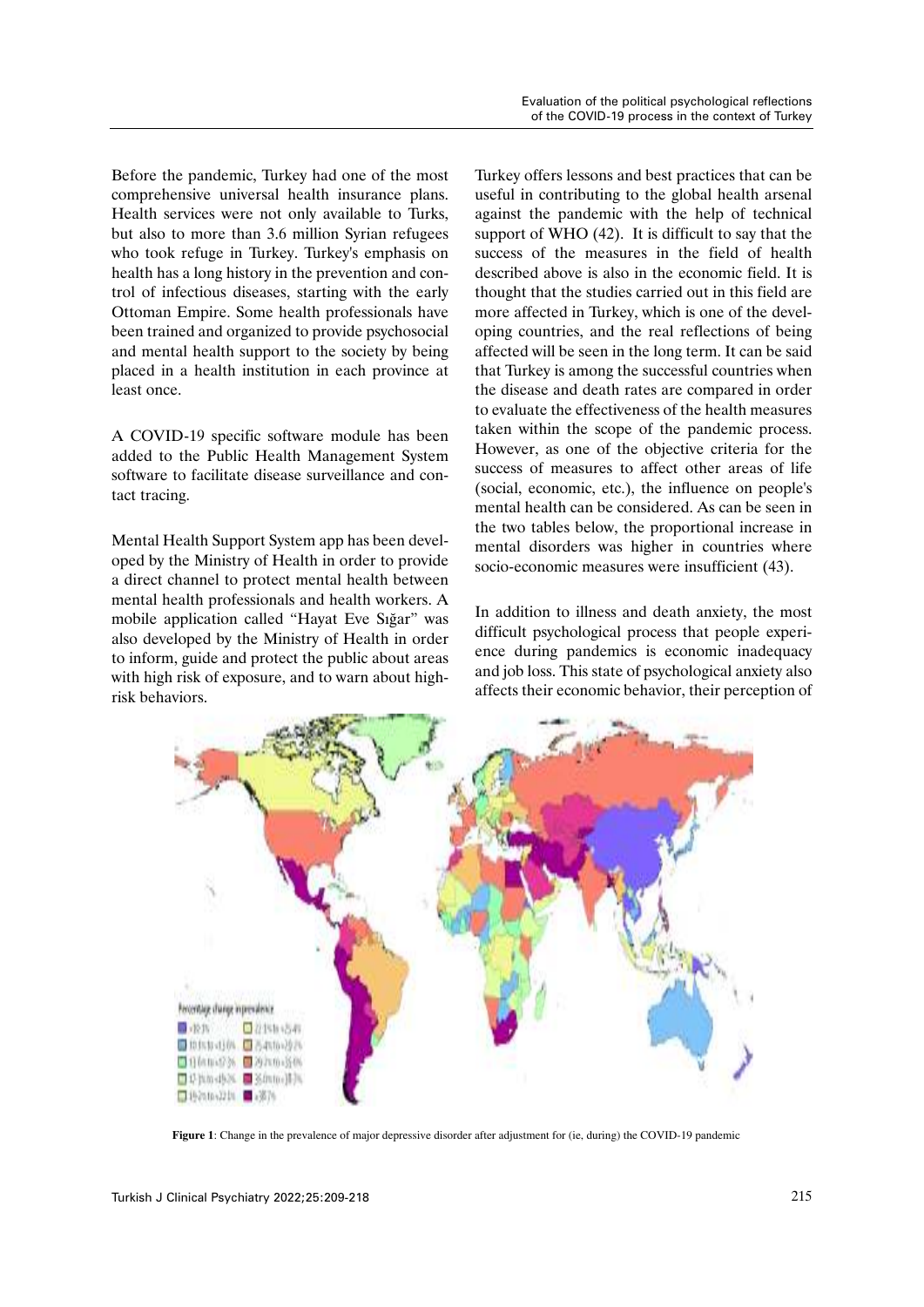

Figure 2: Change in the prevalence of anxiety disorders after adjustment for (ie, during)

the environment, thus their spending and living standards (46).

### **CONCLUSION**

Pandemics, which were seen as the wrath of God before the modern age and believed to be met with resignation, have evolved into a perception that the state has to fight and all responsibility lies with the state in modern state systems (47). In this study, it has been tried to evaluate the process in the context of political psychology by referring to the policies and restrictions applied in the world and in Turkey in terms of health, economy and culture during the COVID-19 pandemic. In the fight against the COVID-19 pandemic, each country has responded to its own socio-cultural structure and economic power, depending on its competence in the field of health. It can be said that Turkey has achieved a successful graphic with its drug sufficiency in the field of health, ease of access to vaccines and treatment opportunities provided to the entire population. With the explanations made using different information channels, it is aimed to create a perception to the public that the status quo will be protected in the context of political psychology, that the pandemic is under the control of the state and that the necessary measures are taken in line with the maximum good of the people. Despite the successful health policies, it is understood from the published reports and research that the economic measures taken are insufficient and the effects of this on the psychological state of individuals will be seen in the long term. Pandemics have not lasted more than two years in world history, in other words, the pandemic is temporary, but the postpandemic political processes will be determined by the political behaviors applied during the pandemic. Acquired COVID-19 pandemic experiences and national and international literature review have shown that; it is important to develop policies that will ensure preparedness for economic collapses that may develop secondary to the pandemic, as well as preventive health measures for pandemics. It can be said that, as a result of the negative factors that directly affect mental health such as compulsory social isolation, losses, death anxiety brought by the pandemic, as well as processes such as unemployment and bankruptcy caused by inadequate socio-economic policies, a pandemic of mental disorders may occur. It has been seen that many researches and articles have been published in the field of both health and social sciences regarding the COVID process, but it has been seen that there are no studies that address the pandemic, which affects people from a biopsychosocial perspective, from a psychopolitical framework and make recommendations. In this study, although there are some points that could not be addressed, Turkey's COVID process was evaluated from a psychopolitical window and it was tried to include determina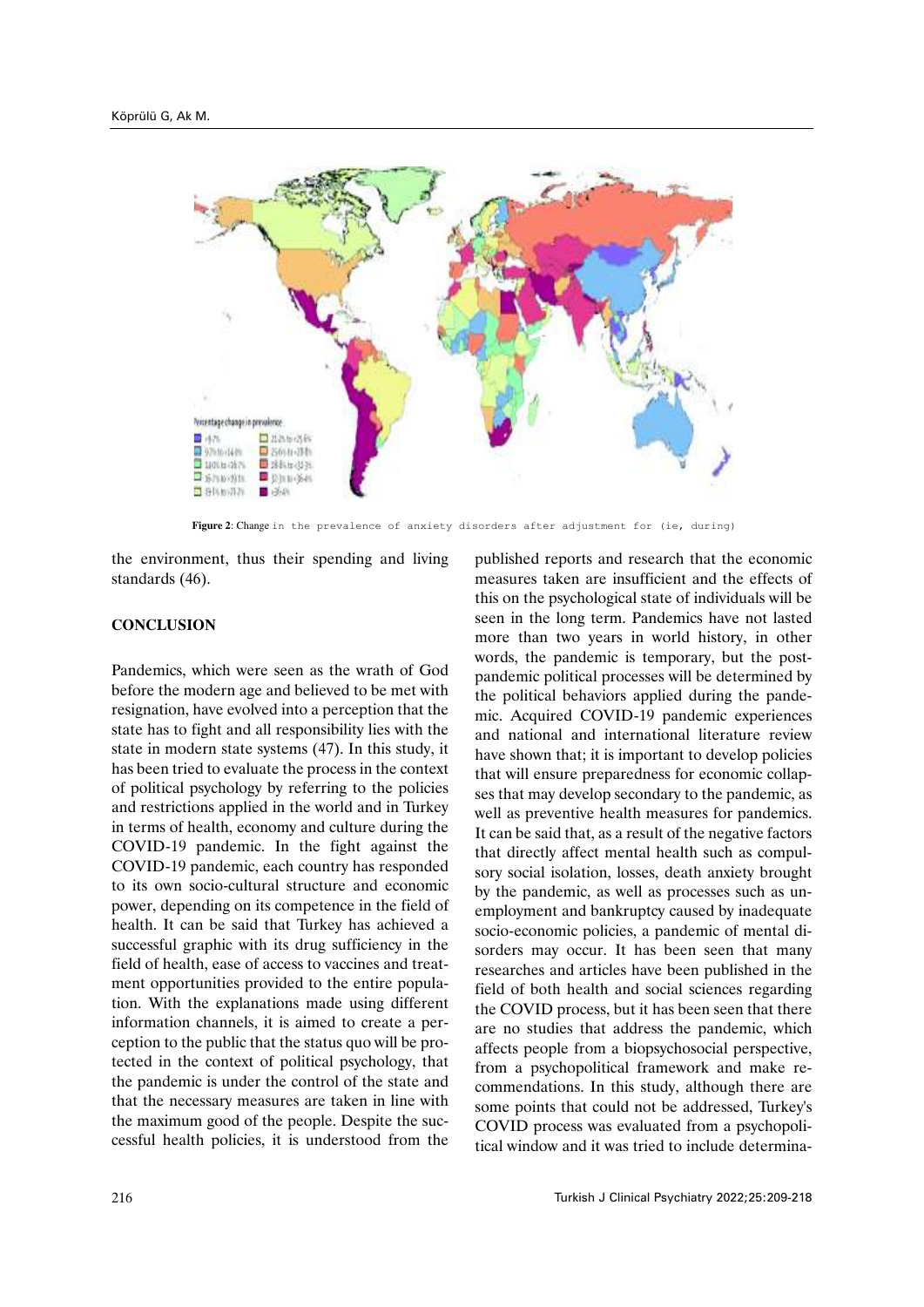tions that could be the subject of research in the future.

It is thought that WHO, which is accepted as the authority in the field of health in the world, informs about the pandemic by using all communication tools at the right time and in order to create a widespread effect, especially in order to make conspiracy theories that may lead to xenophobia. Politicians should also avoid making statements accusing the country where the pandemic started in the face of a common threat, such as the pandemic, in which countries must act together, and should not utter a claim that has not been proven by research such as the "chinese virus". Furthermore,

1.Arıboğan DÜ. Pandeminin Psikopolitiği: Pandeminin İki Yüzü: Stigmatizasyon ve Kahramanlaştırmanın Psikopolitiği. Editor Arıboğan DÜ, Odabaşı HY, İstanbul, İnkilap Yayınevi, 2021, pp. 365-395.

2.Gica S, Kavakli M, Durduran Y, Ak M. The Effect of COVID-19 Pandemic on Psychosomatic Complaints and Investigation of The Mediating Role of Intolerance to Uncertainty, Biological Rhythm Changes and Perceived COVID-19 Threat in this Relationship: A Web- Based Community Survey. Psychiatry and Clinical Psychopharmacology 2020; 30(2): 89-96.

3.Kavaklı M, Ak M, Uğuz F, Türkmen OO. The mediating role of self-compassion in the relationship between perceived COVID-19 threat and death anxiety. Turkish J Clinical Psychiatry 2020; 23 (Supp 1): 15-23.

4.Covid-19 ve Toplum: Salgının Sosyal, Ekonomik ve Beşerî Etkileri Bulgular, Sonuçlar ve Öneriler. T.C. Sanayi ve Teknoloji Bakanlığı& TÜBİTAK, 2021.

5.Coşkun T. Kovid-19 Salgını ve Sonrası Psikolojik ve Sosyolojik Değerlendirmeler: Kovid- 19 Salgını İle İlgili Sosyolojik Değerlendirmeler ve Öngörüler. Ankara, Polis Akademisi Yayınları, 2020, pp. 24-38.

6.Arıboğan DÜ. Pandeminin Psikopolitiği: Pandeminin İki Yüzü: Stigmatizasyon ve Kahramanlaştırmanın Psikopolitiği", Editor Arıboğan DÜ, Odabaşı HY, İstanbul, İnkilap Yayınevi, 2021, pp. 365- 395.

7.Jost, JT, Banaji MR, Nosek BA. A decade of system justification theory: Accumulated evidence of conscious and unconscious bolstering of the status quo. Political Psychology 2004; 25 (6): 881–919.

8.Jost JT, Hunyady O. The psychology of system justification and the palliative function of ideology. European Review of Social Psychology, 2002; 13: 111–153.

9.Jost, JT, Stern C, Rule NO, Sterling J. The politics of fear: Is there an ideological asymmetry in existential motivation? Social Cognition 2017; 35(4): 324-353.

10.Eagleton T. İdeoloji. İstanbul, Ayrıntı Yayınları.

It may also be advisable to have an anniversary or commemoration day, where the world humanity can share their pain related to the pandemic.

Academicians specialized in political psychology should conduct more research in this field and lead the development of national policies suitable for the cultural and specific structure of the society.

Correspondence address: Prof. Mehmet Ak, Meram Faculty of Medicine, Department of Psychiatry, Akyokuş Meram Konya - Türkiye, drmehmetak@gmail.com

#### **REFERENCES**

11.Jost JT, Langer M, Badaan V, Azevedo F, Etchezahar E, Ungaretti J, Hennes E. Ideology and the limits of self-interest: System justification motivation and conservative advantages in mass politics. Translational Issues in Psychological Science 2017; 3: 1-26.

12.Jost TJ, Hunyady O. Antecedents and Consequences of System-Justifying Ideologies. American Psychological Society 2005;14 (5): 260-265.

13.Aydemir U. Pandeminin Psikopolitiği: Ölümün Tazeleyen Nefesi: Salgınların Psikolojik Etkisiyle Politik Yeni Başlangıç Arayışları. Editor Arıboğan DÜ, Odabaşı, HY. İstanbul, İnkilap Yayınevi, 2021, pp. 109-131.

14.Zizek, S. Koronavirüsü, Kapitalizme 'Kill Bill-vari' Bir Darbedir, Komünizmin Yeniden İcat Edilmesine Yol Açabilir. https://terrabayt.com/covid19/zizek-koronavirusu-kapitalizmekill-bill-vari-bir-darbedir-komunizmin-yeniden-icat edilmesineyol-acabilir/. Erişim tarihi: 16 Ocak, 2022.

15.Jost JT, Napier JL, Thorisdottir H, Gosling SD, Palfai TP, Ostafin B. Are need stomanage uncertainty and threat associated with political conservatism or ideological extremity? Personality and Social Psychology Bulletin 2007; 33 (7): 989- 1007.

16.Jost JT, Stern C, Rule NO, Sterling J. Thepolitics of fear: Is there an ideological asymmetry in existential motivation? Social Cognition 2017; 35 (4): 324–353.

17.Jost JT. Will the Pandemic Change Political Attitudes?. https://www.spsp.org/news-center/blog/jost-pandemic-changingpolitical-attitudes. Erişim tarihi: 16 Ocak, 2022.

18.Davis KC. More Deadly ThanWar: The Hidden History of The Spanish Fluand The First World War, New York, Henry Holtand Company, 2018.

19.Pillay AL, Kramers-Olen, AL. COVID-19, psychosocial issues, politics, and public mental healthcare. South African Journal of Psychology 2021; 51(2): 293–303.

20.Paz C. "All the President's Lies About the Coronavirus. https://www.theatlantic.com/politics/archive/2020/11/trumpslies-about-coronavirus/608647/. Erişim tarihi: 15 Ocak, 2022.